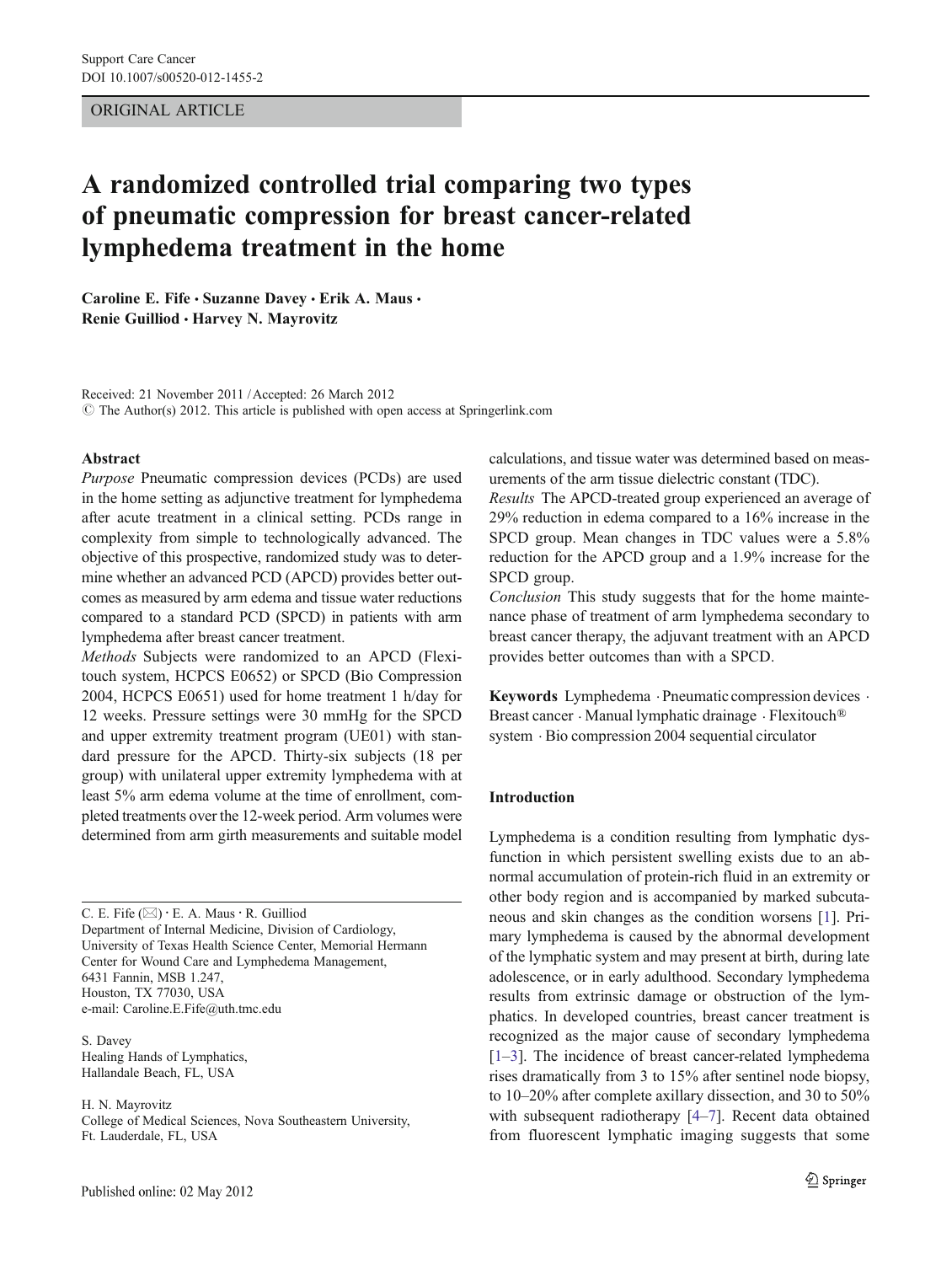patients developing secondary lymphedema may have had a genetic predisposition to lymphatic malfunction [\[8](#page-6-0), [9\]](#page-6-0). Currently, no cure exists for lymphedema, so treatment aims to ameliorate the swelling, lessen its severity and symptoms, and impede progression. Effective long-term treatment strategies are, therefore, crucial.

The traditional initial treatment for lymphedema is complete decongestive therapy (CDT), which consists of manual lymphatic drainage (MLD), short-stretch compression bandaging, decongestive exercises, and skin care [\[10](#page-6-0)]. While this regimen works effectively for most patients when they are treated in a clinical setting by a well-qualified therapist, ultimately it is necessary for the patient to attempt to maintain the gains and manage this life-long condition in a home setting. Successful transfer to the home care setting is challenging. Many patients find the procedures, particularly those for self-MLD and bandaging, time-consuming and difficult to carry out, especially if they have physical limitations from comorbidities. Poor patient adherence to prescribed home treatments can result in failure to maintain progress and may likely negate gains achieved during previous clinical treatments.

One treatment adjunct that may aid the patient in the home management setting is use of pneumatic compression devices (PCDs). PCDs utilize an air compressor unit that attaches to a garment or series of garments. The garment chambers sequentially inflate and deflate applying pressure against the skin thereby creating a treatment effect. PCDs range from simple single-chamber or multichamber devices with limited adjustability, to advanced devices with more garment options and a wide array of treatment options and adjustability to address different clinical needs such as fibrosis, truncal swelling, chronic wounds, or localized swelling. The adjustability and expanded programs available with many advanced PCDs (APCDs) provide for faster and more succinct cycles of pressure and relaxation with compression levels better approximating those applied with MLD [[11](#page-6-0)]. Some APCDs provide specific garments enabling truncal treatment, which is deemed fundamental in clinical training in MLD technique and is based on lymphatic architecture and animal experimental evidence [[11](#page-6-0)–[14\]](#page-6-0).

Validation of treatment and outcome advantages associated with advanced devices in comparison to standard devices is lacking. Although, several studies have reported positive results with use of PCD treatment [[15](#page-6-0)–[25\]](#page-7-0), it is difficult to compare outcomes from the initial body of evidence regarding early PCDs with more current APCD options. Many of these studies are over 10 years old and lack sufficient detail about the devices studied to enable comparisons to aid in device selection or treatment protocol with regard to currently marketed devices, especially the newer PCD technologies [\[26](#page-7-0)]. Of significance, most of the treatment protocols studied were not practical or sustainable

for long-term, as treatment durations ranged from 2 to 6 hours daily [[26\]](#page-7-0) and/or were limited to lower extremity lymphedema [\[19](#page-6-0), [24\]](#page-7-0). One comparative study has been conducted to date regarding APCDs. A pilot RCT investigated the home maintenance phase of ten patients who had unilateral breast cancer-associated lymphedema of the arm by comparing self-MLD with an APCD for 1 h each day for 14 days followed by crossover to the other treatment with a 1-week washout period before each treatment [[27\]](#page-7-0). Posttreatment arm volume and patients' mean weight significantly decreased after using the APCD but not after selfadministered MLD [\[27](#page-7-0)].

Despite development of some clinical consensus that APCDs may yield better outcomes for some patients than simple PCDs [[28](#page-7-0), [29](#page-7-0)], further published evidence is lacking. Based on the theoretical advantages potentially offered by an APCD as supported by prior literature, we hypothesized that an APCD would result in better outcomes than less advanced systems when used in the home environment. The specific goal of this study was to test this hypothesis by evaluating and comparing changes in arm edema volume and local tissue water content achieved with the use of either an APCD or standard PCD (SPCD) system.

#### Materials and methods

This study was a prospective, randomized controlled trial in which patients were consented and randomized in a 1:1 ratio to either a SPCD (Bio Compression 2004 Sequential Circulator PCD, Bio Compression Systems, Moonachie NJ, USA) or an APCD (Flexitouch system, Tactile Systems Technology, Inc., Minneapolis MN, USA). Each device was to be used for the home maintenance phase of treatment for secondary upper extremity lymphedema caused by breast cancer treatment.

Three centers participated in this study: Healing Hands of Lymphatics (Hallandale Beach, FL, USA), Washington Hospital Healthcare System (Fremont, CA, USA), and Memorial Hermann Hospital (Texas Medical Center, Houston, TX, USA). The trial was approved by the following institutional review boards (IRBs): Sterling IRB (3139, 02-16- 2009), Washington Hospital Healthcare System IRB (02- 19-2009), and University of Texas IRB (HSC-MS-10- 0050, 03-05-2009). This study was conducted in accordance with US and international good clinical practices (FDA Title 21, part 812 and International Conference on Harmonization guidelines), applicable government regulations and institutional research policies and procedures. Subjects who were recruited from the participating lymphedema treatment centers had either previously sought or were currently seeking treatment for their lymphedema. A total of 36 patients (equally divided between standard and APCD use) form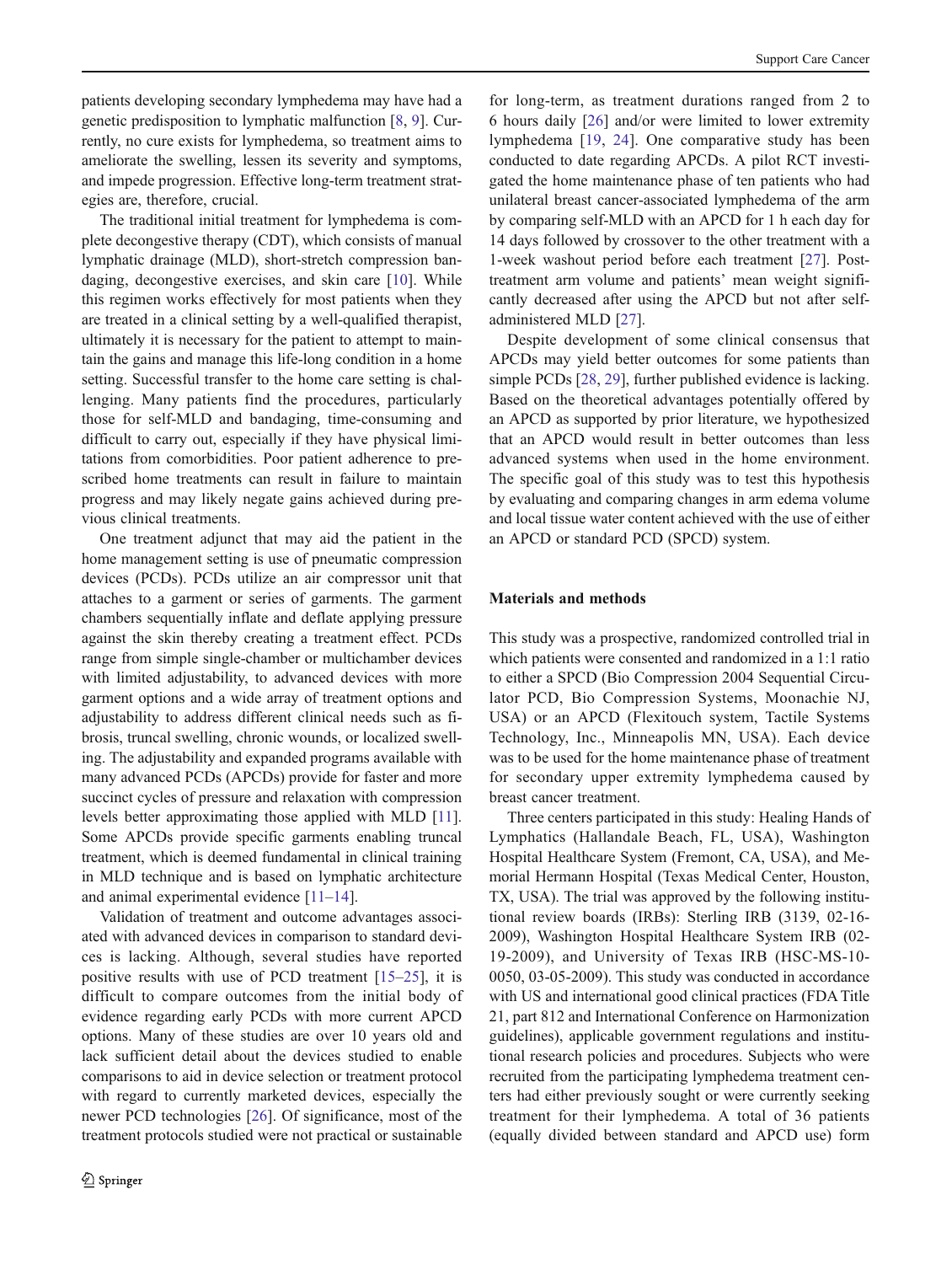the basis of the present report. These 36 patients were fully evaluated for edema volume changes after 12 weeks of inhome treatment and 28 of these patients (also equally divided) were evaluated for changes in arm tissue water content.

## Eligibility

Subjects had to be at least 18 years old and able to give informed consent. A confirmed diagnosis of upper extremity lymphedema secondary to breast cancer treatment was required, and each patient had to have previously completed intensive lymphedema treatment (phase I) and discharged to home maintenance (phase II) but the patient must not have received in-home PCD therapy for the past 3 months. Further, at least 5% edema volume needed to be present at the time of study enrollment.

## Baseline data

Demographic information including age, gender, race, arm dominance, and BMI was collected at baseline. Medical history data collected included type of surgery, chemotherapy, radiation, time since surgery, and number of nodes removed, if applicable. Table 1 summarizes these data for all subjects separated by randomly assigned groups (SPCD vs. APCD).

Tests for baseline group differences in age and BMI, number of nodes that were removed during the subjects' initial surgery as well as time between surgery and study start showed no significant difference as evaluated via independent  $t$  tests (Table 1). Tests for normality of the data for the number of nodes that were removed during the subjects' initial surgery as well as time between surgery and study start (Shapiro–Wilk test) indicated non-normality ( $p$ < 0.001), so this data was tested using the Mann–Whitney test. Results (Table 1) show insignificant differences in both parameters between groups. Further, tests for baseline group differences in race, affected arm side, dominant arm side, type of surgery, radiation treatment, and chemotherapy also showed no significant difference as evaluated via Pearson's Chi Square analyses (Table 1). Thus, with respect to these demographic variables, the two groups were well balanced at entry into the study.

## Arm girth measurements

Arm circumferences (girths) were measured with a Gulick II tape measure. The Gulick II tape measure (model 67020; Country Technology, Inc., Gay Mills, WI) has a tension meter attached, so that the tape's tension can be standardized during measurement. The no-stretch, retractable tape is calibrated to indicate precisely a 4-once tension. During

| <b>Table 1</b> Baseline comparison of<br>the advanced and standard PCD      | Characteristic                         | $APCDa$ (n=18)    | $SPCD^b$ (n=18) | $p$ value            |
|-----------------------------------------------------------------------------|----------------------------------------|-------------------|-----------------|----------------------|
| groups (APCD, SPCD)                                                         | Age                                    | $63.9 \pm 12.2$   | $59.7 \pm 12.6$ | 0.315                |
|                                                                             | <b>BMI</b>                             | $28.2 \pm 4.6$    | $30.6 \pm 7.4$  | 0.258                |
|                                                                             | Months between surgery and study start | $105.9 \pm 119.7$ | $75.4 \pm 73.4$ | $0.815^{\circ}$      |
|                                                                             | Number of nodes removed                | $11.9 \pm 8.7$    | $12.6 \pm 11.2$ | $0.987$ <sup>c</sup> |
|                                                                             | Surgery type                           |                   |                 | 0.441                |
|                                                                             | Mastectomy                             | 12(67)            | 15(83)          |                      |
|                                                                             | Lumpectomy                             | 6(33)             | 3(17)           |                      |
|                                                                             | Radiation therapy                      |                   |                 | 0.717                |
|                                                                             | Yes                                    | 12(67)            | 13(72)          |                      |
|                                                                             | N <sub>0</sub>                         | 6(33)             | 5(28)           |                      |
|                                                                             | Chemotherapy                           |                   |                 | 0.675                |
|                                                                             | Yes                                    | 15(83)            | 14 (78)         |                      |
|                                                                             | N <sub>0</sub>                         | 3(17)             | 4(22)           |                      |
|                                                                             | Race                                   |                   |                 | 0.725                |
|                                                                             | Caucasian                              | 10(56)            | 13(72)          |                      |
| Numbers in parentheses are<br>percentages                                   | African American                       | 3(17)             | 3(17)           |                      |
|                                                                             | Hispanic                               | 2(11)             | 1(6)            |                      |
| <sup>a</sup> Flexitouch system, HCPCS<br>E0652                              | Other                                  | 3(16)             | 1(6)            |                      |
|                                                                             | Affected arm                           |                   |                 | 0.724                |
| <sup>b</sup> Bio Compression 2004 Sequen-                                   | Left                                   | 13(72)            | 11(61)          |                      |
| tial Circulator, HCPCS E0651                                                | Right                                  | 5(23)             | 7(39)           |                      |
| ${}^c p$ -value based on Mann-Whit-<br>Surgery on dominant side<br>ney test |                                        | 5(28)             | 7(39)           | 0.725                |

Table 1 Baseline compar the advanced and standar groups (APCD, SPCD)

2 Springer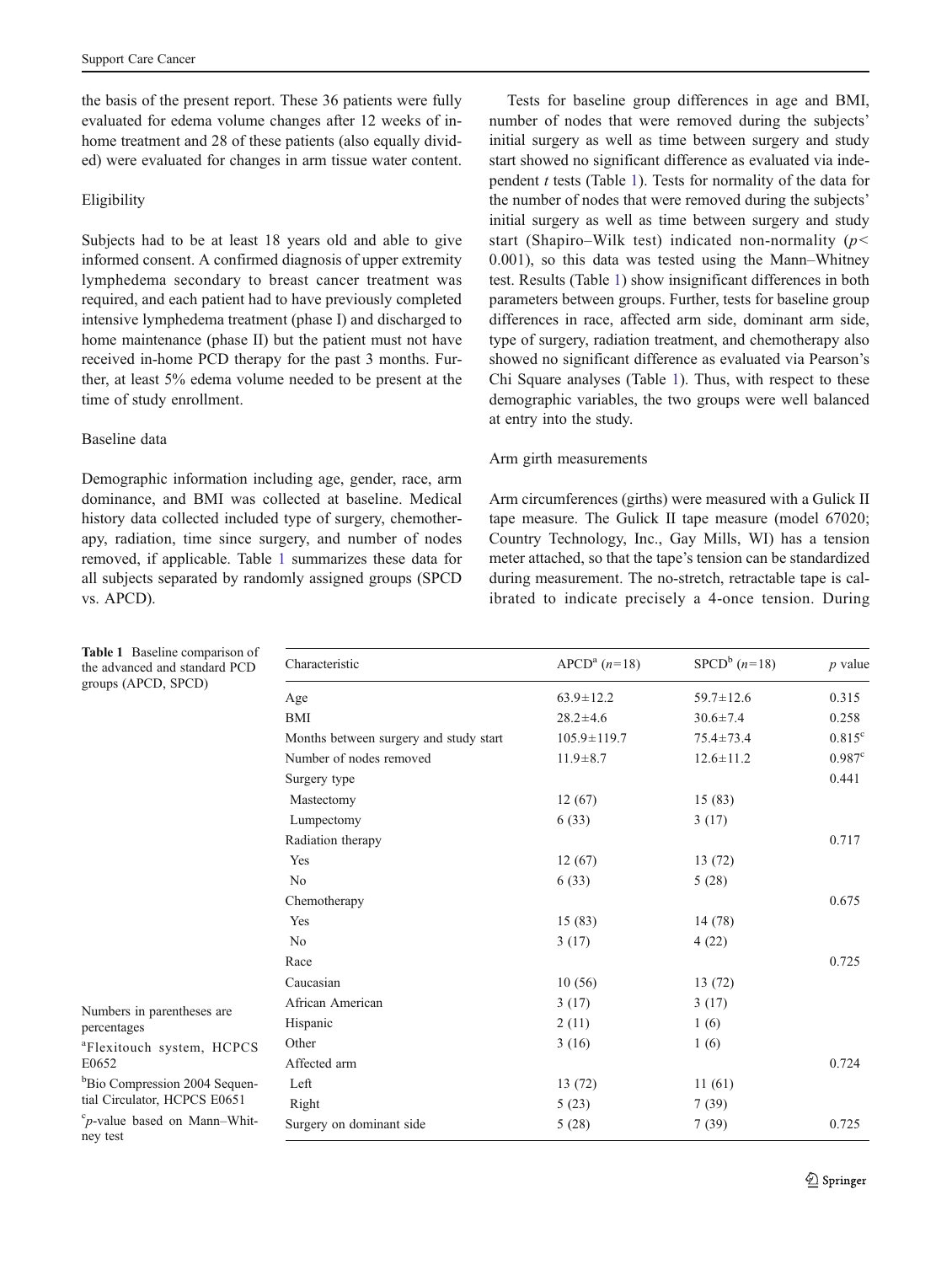measurement, the end of the tensioning mechanism is pulled until the calibration point, a silver disk separated by two colored beads, is seen. Girth measurements were done with subjects seated and their arms extended in front of them with their palm resting on their ipsilateral knee. Girths were measured at 4-cm intervals starting at the ulnar styloid and ending at the last full 4-cm interval near the axilla. Girth measurements were taken primarily by one person at each of the three sites. These individuals were all experienced lymphedema therapists who routinely perform these measurements daily in their active lymphedema practice. The girth values served as inputs to a software algorithm that calculates arm volume based on a standardized and validated frustum model [\[30](#page-7-0)–[33\]](#page-7-0). Absolute arm volumes of affected arms (VA) and contralateral arms (VC) at week 0 and week 12 were determined from these girth measurements. Edema volumes in milliliters (EVOL) were calculated as (VA−VC) and percentage edema volume (%EVOL) was calculated as 100(VA−VC) / VC.

#### Local tissue water

An index of local skin tissue water was measured using the tissue dielectric constant (TDC) method [[34,](#page-7-0) [35](#page-7-0)]. The TDC is the electrical dielectric constant or permittivity of the tissue and is expressed relative to the permittivity of a vacuum, so it is a dimensionless number. Its measured value depends on the amount of water within the measurement volume; pure water has a value of about 78. With the probe and frequency used (300 MHz), the TDC value reflects both free and bound water within the measurement volume to a skin depth of about 2.5 mm. TDC values were obtained at weeks 0 and 12 using a commercial device (MoistureMeter-D, Delfin Technologies, Ltd., Kuopio, Finland). TDC measurements were made on both anterior forearms at a standardized site along the forearm midline located 8 cm distal to the antecubital crease. Triplicate measurements at each site were obtained by placing the probe in contact with the skin and held in position using gentle pressure. These triplicate measurements were averaged to produce a single value for each site. These measurements were made in 28 subjects (14 subjects in the APCD group and in 14 subjects in SPCD group) all coming from a single center, Healing Hands of Lymphatics (Hallandale Beach, FL), per protocol. Measurements were made at week 0 prior to the start of treatment and at week 12 at the end of treatment. This method for assessment has been extensively used to assess localized skin water and its change [[34](#page-7-0)–[38\]](#page-7-0).

#### Protocol and procedures

After consent and randomization, subjects were seen in the clinic for their baseline (week 0) measurements. Each subject was seen and examined by a study clinician who provided the subject with specific instructions to ensure thorough understanding of the operation of the device to which they were assigned. Subjects were reminded to continue the other components of their home care including exercise, skin care, and compression garment use as previously recommended by their clinician. Subjects were also instructed to complete the daily usage log pertaining to the assigned device and to document treatment compliance and were instructed on the treatment protocol.

#### Treatment protocol

The assigned PCD was used for home treatment 1 h/day in addition to existing routine care, which included compression garment wear for 23 h per day. The SPCD consists of a gradient, sequential pneumatic compressor weighing 6 lbs with dimensions of  $5.5'' \times 12'' \times 8''$ . It can be set within a pressure range of 0–125 mmHg. The compressor unit attaches to an arm garment with four compression chambers ranging from approximately 15 to 24 cm wide depending on garment size. Chambers inflate sequentially at a rate of 18 s/ chamber until all chambers are fully inflated for a total inflation time of approximately 72 s. Full garment inflation is then held for 22 s before all chambers simultaneously deflate for 18 s. Garments have zipper closures and are made of 200 denier nylon-coated Oxford with 3 mils of polyurethane. The SPCD was set according to the manufacturer's suggested setting of 30 mmHg.

The APCD consists of an electronic controller that attaches to three garments that treat the full upper extremity, which includes the arm, adjacent chest, and truncal quadrant. The controller unit weighs 8 lbs with dimensions of 10.4″×9.8″× 4.7″. The garment set contains 26–28 (depending on garment size) narrow, curved chambers ranging from 3.8 to 4.4 cm wide which wrap around to follow the contours of the limb and trunk and close with hook and loop fasteners. The outer fabric of the garment is made of 100% nylon and is latex free. The inflation/deflation cycle for each chamber is 1–3 s in duration. No two chambers are fully inflated simultaneously. The APCD system has 13 therapy program options and applies light, variable pressure to the trunk and the affected arm using multichambered, inflatable, and stretchable fabric garments. The APCD was set to the full upper extremity program (UE01) at the device's standard pressure setting according to the manufacturer's suggested settings. Published data indicates that this standard setting applies between  $9.0\pm$ 4.2 mmHg and 13.7±4.8 mmHg to the forearm during the standard treatment program [\[39\]](#page-7-0).

#### Data analysis

The goal of the main study analysis was to evaluate possible differential effects of device treatment on edema volume and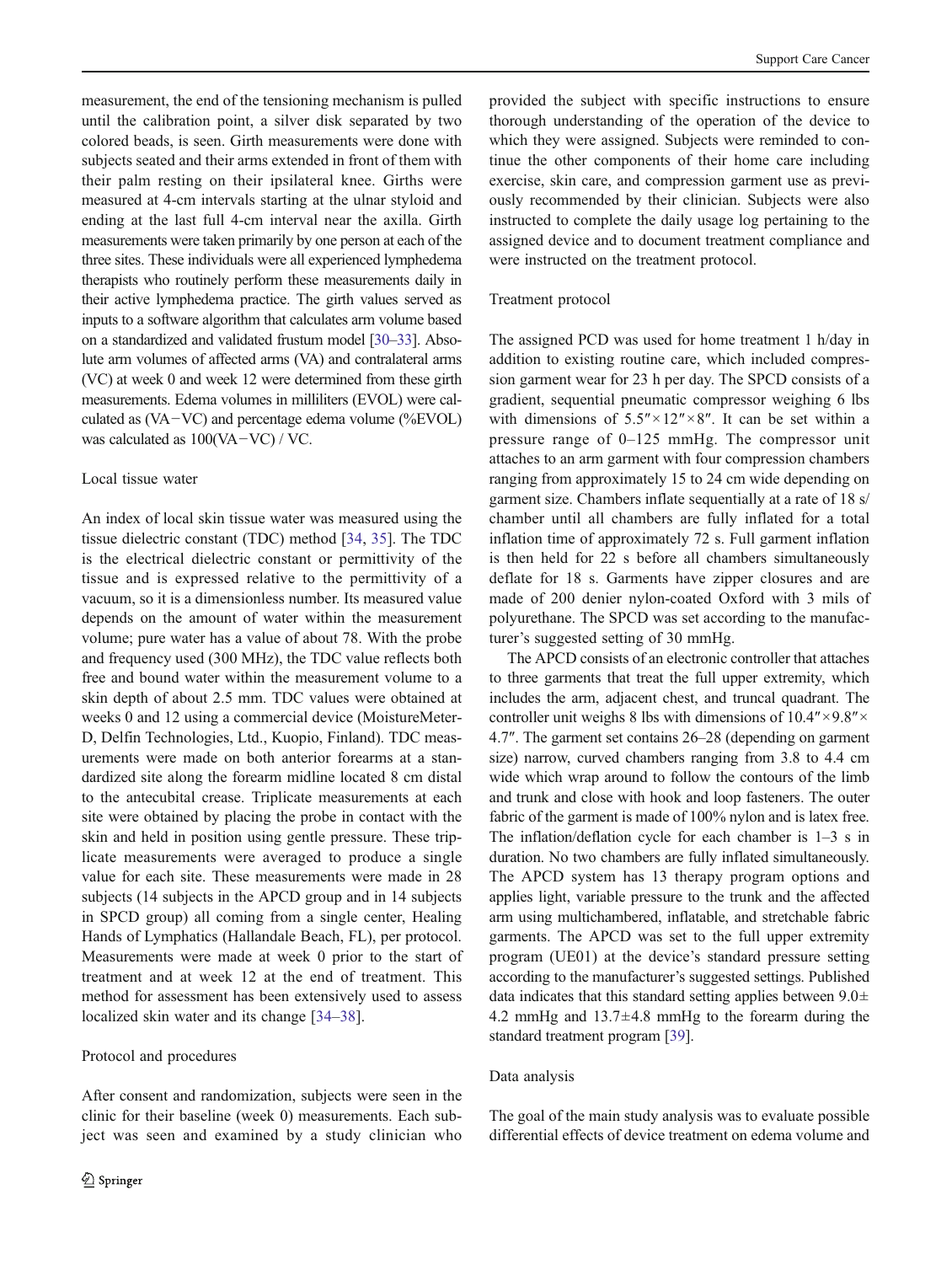local tissue water. Possible differences between devices were assessed using a general linear model (GLM) for repeated measures (SPSS v13) with week (week 12 vs. week 0) as the within-subject repeated measure and device (standard or advanced) as the between-subjects factor. The significance level for the acceptance of a device effect was a priori set to a p value of 0.05 as determined for device–week interaction. The edema volume analysis included 18 subjects in the APCD group and 18 in the SPCD group. The local tissue water analysis included 14 subjects in each group. Possible differences in parameters between groups or differences between arms at week 0 and week 12 were separately tested using *t* tests for independent samples.

Additional endpoints that were evaluated were the number/severity of adverse events. Primary safety endpoints included any signs or symptoms of acute infection or other adverse clinical event defined as any symptom, sign, illness, or experience that developed or worsened in severity during the course of the study. Serious adverse events were defined as an event that is fatal, life threatening, requires hospitalization, or if left untreated could lead to persistent disability.

## Results

Arm volumes, edema volumes, and tissue water results are given as mean  $\pm$  standard deviation and summarized in Table 2. At baseline (week 0), there were no significant between-group differences in affected or control arm volumes, edema volume, or TDC values of affected or control arms. Contrastingly, and as expected, affected arms had significantly greater TDC values than control arms indicating greater skin tissue water of the affected arm. The GLM repeated measures analysis showed a significant group by week interaction for both edema volume and for affected arm TDC values but no interaction for TDC values of the

|  |  |  |  |  | Table 2 Volume and TDC result summary |
|--|--|--|--|--|---------------------------------------|
|--|--|--|--|--|---------------------------------------|

control arm. This is consistent with a significant device treatment effect characterized by a week 0 to week 12 edema volume change of −118±170 ml for the advanced group and  $+6.3 \pm 216$  ml change for the standard group. Figure [1](#page-5-0) is a box plot showing these changes in edema volume from week 0 to week 12. Negative values denote reductions in edema volume. These absolute changes correspond to changes in percentage edema volume of −29±44% for the advanced group vs.  $+16\pm63\%$  for the standard (p= 0.018). Repeated measures analysis also showed a significant group by week interaction for the affected arm TDC value with the advanced group demonstrating a reduction in TDC of −3.1±4.9 as compared to +0.4±3.9 for the standard group ( $p=0.05$ ). These absolute values correspond to a mean reduction in TDC value of 5.8% for the advanced group and a 1.9% increase for standard group.

Device compliance was very good in both groups with the APCD group completing a total of 1,434 treatments out of 1,512 (95%) and the SPCD group completing 1,494 out of 1,512 (99%). Per patient report, compliance with the other home treatment components between the groups was very similar, with the biggest difference in exercise. In both groups, 78% (14 per group) reported compliance with daily compression garment wear with 22% (four per group) reporting partial compliance defined as garment wear less than 3 days/week or only during the night. Likewise, the same number in each group, 14 (67%), reported performing self-massage daily or almost daily, with 33% or six in each group reporting infrequent compliance with daily selfmassage. Compliance with skin care was high and equal in both groups with 94% (17) in each group reporting daily compliance. Regarding exercise, 83% (15) of the SPCD group reported daily exercise compared to 61% (11) in the APCD group. It is important to note that subjects were instructed to continue with all other home treatment components they were doing prior to starting this study.

| Group                       | Week 0          |                 |                        | Week 12         |                 |                        | Week by group <sup>b</sup> |
|-----------------------------|-----------------|-----------------|------------------------|-----------------|-----------------|------------------------|----------------------------|
|                             | <b>APCD</b>     | <b>SPCD</b>     | $p$ value <sup>a</sup> | <b>APCD</b>     | <b>SPCD</b>     | $p$ value <sup>a</sup> |                            |
| Affected arm volume (ml)    | $3,102 \pm 755$ | $3,104\pm966$   | 0.994                  | $2,952 \pm 724$ | $3,013 \pm 773$ | 0.645                  | 0.141                      |
| Control arm volume (ml)     | $2,546 \pm 657$ | $2,573\pm 695$  | 0.902                  | $2,514\pm 599$  | $2,537\pm 631$  | 0.912                  | 0.942                      |
| Edema volume (ml)           | $556 \pm 318$   | $531 \pm 372$   | 0.823                  | $438 \pm 344$   | $537 + 293$     | 0.363                  | $0.050^*$                  |
| Percent edema volume $(\%)$ | $23.0 \pm 13.9$ | $19.9 \pm 11.9$ | 0.471                  | $18.2 \pm 14.0$ | $21.0 \pm 10.7$ | 0.571                  | $0.047$ *                  |
| TDC of affected arm         | $36.9 \pm 9.8$  | $33.2 \pm 7.8$  | 0.260                  | $33.8 \pm 7.6$  | $33.5 \pm 6.6$  | 0.904                  | $0.049$ <sup>*</sup>       |
| TDC of control arm          | $26.2 \pm 3.8$  | $25.3 \pm 3.6$  | 0.502                  | $25.6 \pm 2.4$  | $25.8 \pm 3.8$  | 0.907                  | 0.510                      |

Data are mean  $\pm$  standard deviation. Volume data based on 18 per group, and TDC data based on 14 per group

 $a<sup>a</sup>$  As determined by independent t tests between groups

<sup>b</sup> Significance of week by group interaction

\* Statistically significant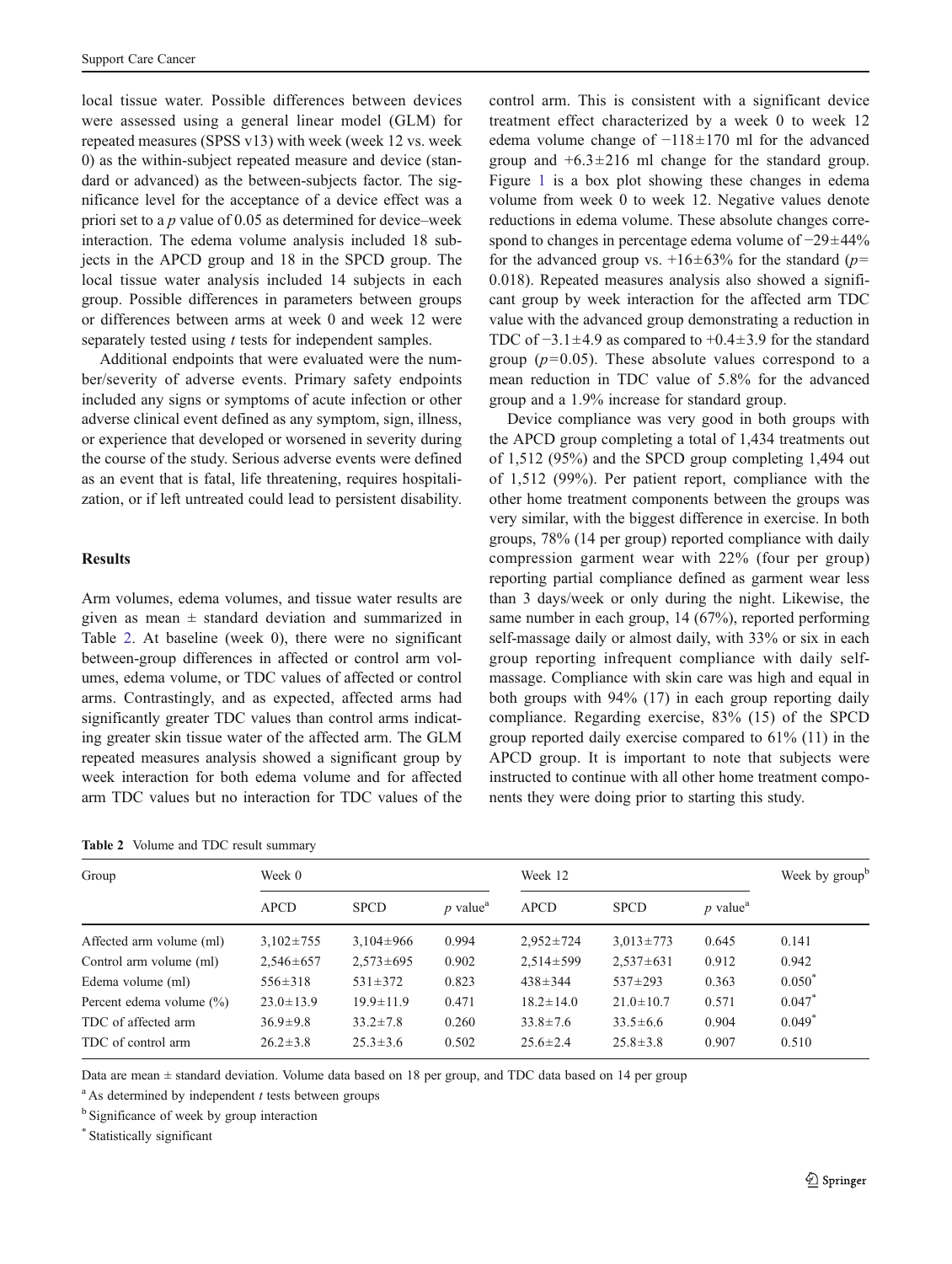<span id="page-5-0"></span>Fig. 1 Changes in edema volume from week 0 to week 12 (box plot). Circles and star indicate possible outliers



Seven adverse events were recorded that were classified as "unlikely," "possibly," or "definitely" device-related: one in the APCD group and six in the SPCD group. Five were further classified as "serious" and one "nonserious". Table 3 provides the descriptions of these adverse events.

## Discussion

The results of this pilot study suggest that application of the APCD for the home maintenance phase of lymphedema secondary to breast cancer treatment provides better outcomes as judged by the significant arm edema and tissue water reductions for the APCD as compared to the SPCD with fewer complications. Because baseline subject characteristics were similar between groups and treatment time and compliance to treatment was essentially the same, we suggest that the outcome differences may be associated with differences between device function and treatment area.

The SPCD utilizes a slower inflation/deflation cycle wherein the garment takes approximately 72 s to fully inflate; inflation is held for 22 s and then the air is released from all chambers simultaneously. This process results in application of a static pressure to the full arm at a level likely above that which would compress lymphatic capillaries and thereby prevent lymph uptake during this interval [[40](#page-7-0)–[42](#page-7-0)].

The APCD utilizes a faster treatment cycle whereby each chamber inflates/deflates in 1–3 s before the next chamber inflates. This faster and more succinct cycle of pressure and release approximates those techniques applied with MLD [\[11](#page-6-0)] and would be consistent with a pressure profile that has been described to increase lymph drainage [\[11,](#page-6-0) [39\]](#page-7-0). The resulting dynamic and variable pressures likely induce the initial lymph capillaries to respond to the pressure changes occurring in the skin. Furthermore, the more rapidly changing pressure waves may better facilitate lymph drainage because this timing better corresponds to the timing of arterial and respiratory pulses, which are thought to stimulate lymphatics [[11,](#page-6-0) [43,](#page-7-0) [44](#page-7-0)].

Table 3 Description of adverse events that might be device-related for advanced and standard PCD groups (APCD, SPCD)

| Description                                                                        | Group       | Device-related | Category          |
|------------------------------------------------------------------------------------|-------------|----------------|-------------------|
| Rash on arm                                                                        | <b>SPCD</b> | Unlikely       | <b>Nonserious</b> |
| Increased arm swelling                                                             | <b>SPCD</b> | Possibly       | <b>Serious</b>    |
| Breast inflammation; increased swelling and pain; developed infection and fibrosis | <b>SPCD</b> | Possibly       | <b>Serious</b>    |
| Increased hand swelling                                                            | <b>SPCD</b> | Definitely     | <b>Serious</b>    |
| Pain in forearm and numbness in fingers                                            | <b>SPCD</b> | Definitely     | <b>Nonserious</b> |
| Increased swelling of hand and torso; pain in axilla and back                      | <b>SPCD</b> | Definitely     | Serious           |
| Increased swelling of lymph nodes in contralateral axilla                          | <b>APCD</b> | Possibly       | Serious           |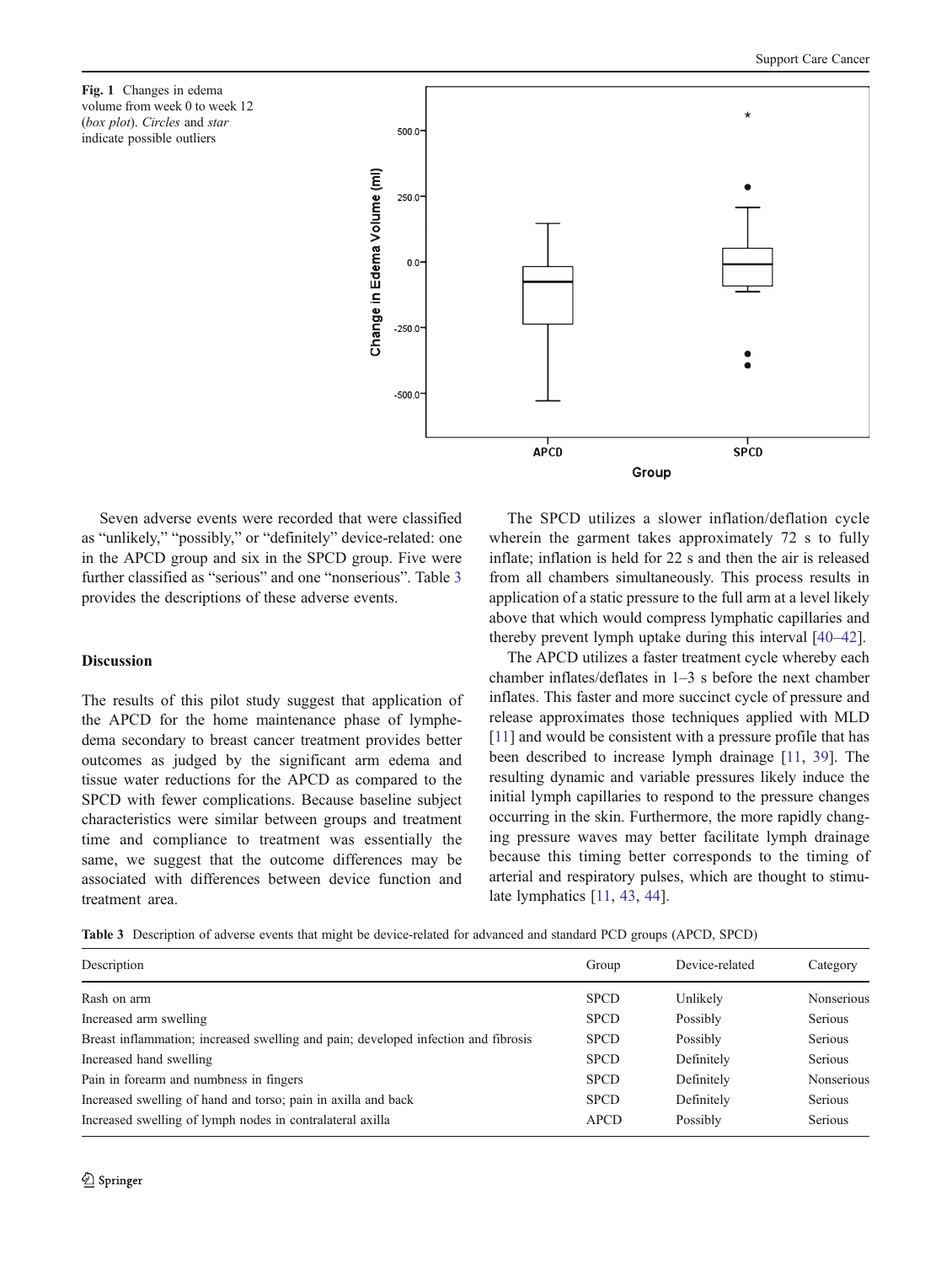<span id="page-6-0"></span>In addition, the garments of the APCD studied here provide specific directional movement that covers more of the affected region than does the SPCD, therefore treating more surface area, while following the lymphatic anatomy of the full upper extremity quadrant. A recently published pilot study utilizing near-infrared fluorescence imaging techniques supports the concept that this treatment approach may enhance lymphatic contractility. Adams et al. reported that significant increase in lymph vessel contractility was demonstrated with this same APCD [12].

Although the present findings demonstrated a statistically significant improvement in both edema volume and tissue water reductions in favor of the APCD, there remains the question as to whether the measured differences are of clinical import. Directly bearing on this question is the result of a recent study [[45\]](#page-7-0), in which it was concluded that even small limb volume changes have an impact on breast cancer survivors; as little as 5% volume differential was regarded as clinically significant with the frequency of signs and symptoms significantly increasing as limb volume increased. These signs and symptoms included tenderness, firmness/ tightness, swelling, heaviness, and aching that ultimately translated into significant decrements in quality of life [\[45](#page-7-0)]. Although such signs and symptoms were not recorded in the present study, it is likely that the 29% average reduction in edema volume noted with subjects using the APCD would have produced symptom improvement that would likely have translated to quality of life improvements. Along with the small sample size, the absence of symptom burden, quality of life and functional outcomes in the present pilot study are limitations. However, the demonstration of the improved quantitative outcomes in edema volume and tissue water via APCD use suggests that further and more in-depth research is justified. This would include additional research with larger numbers of subjects and more comprehensive outcome measures with an ultimate goal of defining subject populations who would optimally benefit from the use of each type of PCD device without increased risk of complications.

Acknowledgments The authors are grateful to the breast cancer survivors who participated in this study. The authors would also like to thank Tina Hammond, PTA, CLT-LANA of the Washington Hospital Lymphedema Services for her contribution in the trial.

Disclosures All authors acknowledge that the study was funded by Tactile Systems Technology, Inc., 1331 Tyler Street NE, Suite 200, Minneapolis, MN 55413. Dr. Mayrovitz serves as a scientific advisor to Tactile Systems, Inc. All other authors have no conflicts of interest or financial ties to disclose.

Open Access This article is distributed under the terms of the Creative Commons Attribution License which permits any use, distribution and reproduction in any medium, provided the original author(s) and source are credited.

#### References

- 1. Armer JM (2005) The problem of post-breast cancer lymphedema: impact and measurement issues. Cancer Invest 23:76–83
- 2. Sakorafas GH, Peros G, Cataliotti L, Vlastos G (2006) Lymphedema following axillary lymph node dissection for breast cancer. Surg Oncol 15:153–165
- 3. Bennett Britton TM, Purushotham AD (2009) Understanding breast cancer-related lymphoedema. Surgeon 7:120–124
- 4. Khan SA (2009) Axillary reverse mapping to prevent lymphedema after breast cancer surgery: defining the limits of the concept. J Clin Oncol 27:5494–5496
- 5. McLaughlin SA, Wright MJ, Morris KT et al (2008) Prevalence of lymphedema in women with breast cancer 5 years after sentinel lymph node biopsy or axillary dissection: objective measurements. J Clin Oncol 26:5213–5219
- 6. Ponzone R, Cont NT, Maggiorotto F et al (2009) Extensive nodal disease may impair axillary reverse mapping in patients with breast cancer. J Clin Oncol 27:5547–5551
- 7. Morgan PA, Franks PJ, Moffatt CJ (2005) Health-related quality of life with lymphoedema: a review of the literature. Int Wound J 2:47–62
- 8. Finegold DN, Schacht V, Kimak MA et al (2008) GF and MET mutations in primary and secondary lymphedema. Lymphat Res Biol 6:65–68
- 9. Rasmussen JC, Tan IC, Marshall MV et al (2010) Human lymphatic architecture and dynamic transport imaged using nearinfrared fluorescence. Transl Oncol 3:362–372
- 10. Mayrovitz HN (2009) The standard of care for lymphedema: current concepts and physiological considerations. Lymphat Res Biol 7:101–108
- 11. Foldi M, Foldi E, Kubik S (2003) Textbook of lymphology. English ed. Elsevier, Munich
- 12. Adams KE, Rasmussen JC, Darne C et al (2010) Direct evidence of lymphatic function improvement after advanced pneumatic compression device treatment of lymphedema. Biomed Opt Express 1:114–125
- 13. Dery MA, Yonuschot G, Winterson BJ (2000) The effects of manually applied intermittent pulsation pressure to rat ventral thorax on lymph transport. Lymphology 33:58–61
- 14. Cheville AL, McGarvey CL, Petrek JA et al (2003) Lymphedema management. Semin Radiat Oncol 13:290–301
- 15. Swedborg I (1984) Effects of treatment with an elastic sleeve and intermittent pneumatic compression in post-mastectomy patients with lymphoedema of the arm. Scand J Rehabil Med 16:35–41
- 16. Zanolla R, Monzeglio C, Balzarini A, Martino G (1984) Evaluation of the results of three different methods of postmastectomy lymphedema treatment. J Surg Oncol 26:210–213
- 17. Richmand DM, O'Donnell TF Jr, Zelikovski A (1985) Sequential pneumatic compression for lymphedema. A controlled trial. Arch Surg 120:1116–1119
- 18. Zelikovski A, Bair A, Haddad M, Reiss R (1985) The mobile pneumatic arm sleeve: a new device for treatment of arm lymphedema. Lymphology 18:68–71
- 19. Klein MJ, Alexander MA, Wright JM, Redmond CK, LeGasse AA (1988) Treatment of adult lower extremity lymphedema with the Wright linear pump: statistical analysis of a clinical trial. Arch Phys Med Rehabil 69(3 Pt 1):202–206
- 20. Pappas CJ, O'Donnell TF Jr (1992) Long-term results of compression treatment for lymphedema. J Vasc Surg 16:555-562, discussion 562-4
- 21. Bunce IH, Mirolo BR, Hennessy JM, Ward LC, Jones LC (1994) Post-mastectomy lymphoedema treatment and measurement. Med J Aust 161:125–128
- 22. Johansson K, Lie E, Ekdahl C, Lindfeldt J (1998) A randomized study comparing manual lymph drainage with sequential